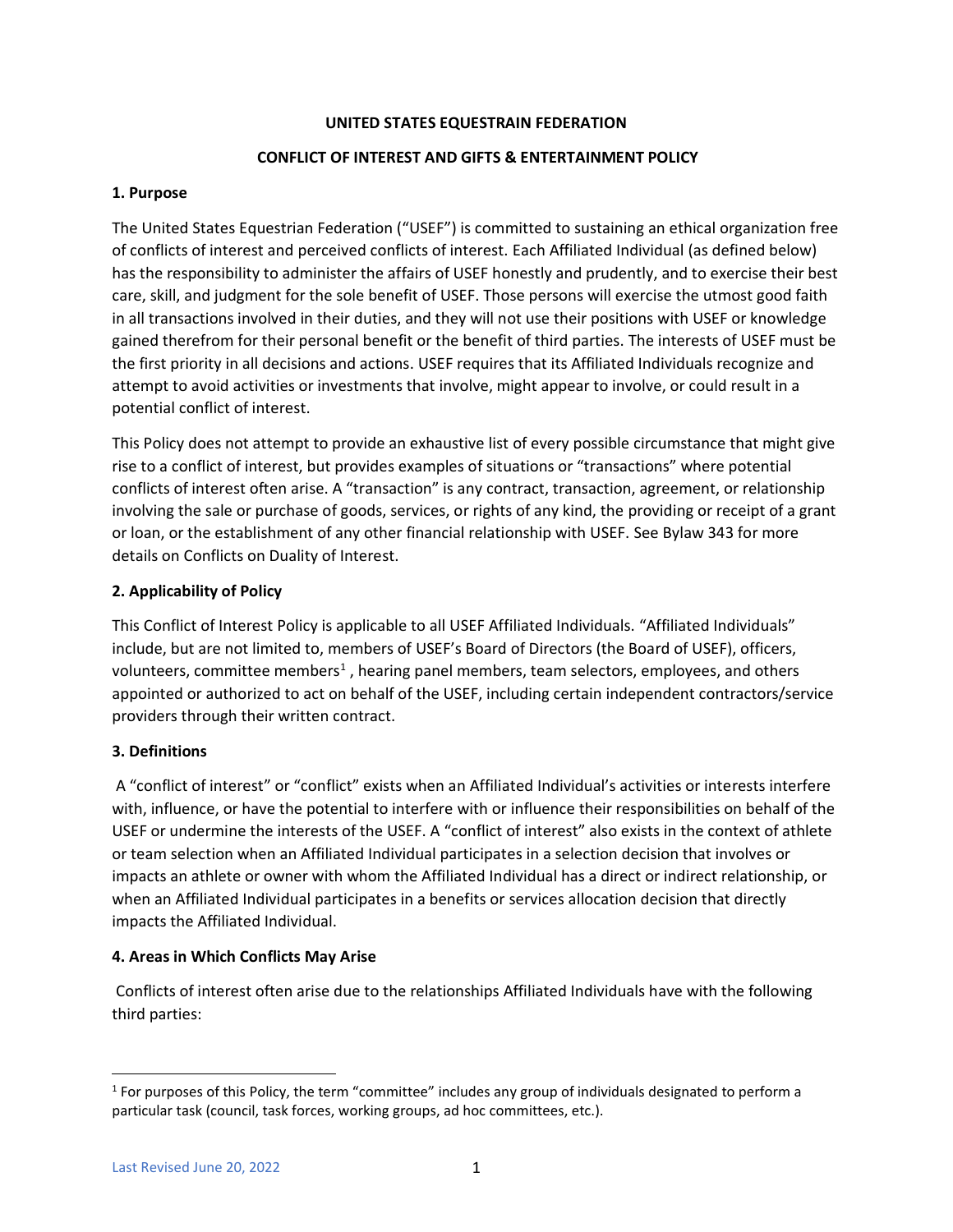a) Persons or entities supplying goods and services to USEF;

b) Persons or entities leasing property or equipment to USEF;

c) Persons or entities with whom USEF is dealing or planning to deal in connection with the gift, purchase or sale of real estate, securities or other property;

d) Competing or affiliated organizations (including Recognized Affiliates);

e) Donors and others supporting USEF;

f) Agencies, organizations, and associations which affect the operations of USEF; or

g) Family members, friends, and other employees. A "Family Member" is defined as a spouse, parent, child or spouse of a child, brother, sister, spouse of a brother or sister, a cohabiting companion, or any other individual with a significant familial or familial-like relationship. Both parent and child shall include step-parent and stepchild.

Potential conflicts of interest often arise when Affiliated Individuals have an interest, directly or indirectly, with any persons or entities mentioned above. Examples of potential conflicts of interest are attached. The attached list is not intended to be an all-inclusive list of every instance that may create a potential conflict of interest, but, rather, is simply a sample of the types of relationships and activities that may give rise to a conflict of interest. If an Affiliated Individual or other disclosing individual has any question as to whether a relationship or activity may create a conflict of interest, a disclosure must be made.

Each Affiliated Individual shall fulfill their obligation to disclose any conflict by signing this Policy and submitting Exhibits A and B and, if applicable, C. This must be done prior to assuming their role and annually thereafter or the individual will not be permitted to participate in any relevant meetings or activities. Once an individual has signed this Policy, it is incumbent upon them to update the Exhibits as appropriate. This is a continuing obligation upon the individual.

### **5. Interpretation of This Policy**

The areas of conflicting interest and relations in those areas which may give rise to a conflict, as listed in Section 4, are not exhaustive. Affiliated Individuals should disclose all relationships and activities which may give rise to a potential conflict of interest, whether or not listed expressly in Section 4.

However, disclosure of a conflict or potential conflict of interest does not necessarily prohibit involvement in the disclosed activity or with the USEF. For example, the conflict might not be material enough to be of practical importance, or if it is material, it might be possible for USEF and the Affiliated Individual to implement appropriate mitigating measures upon full disclosure of all relevant facts and circumstances. However, it is USEF's policy that the existence of any of the interests described or similar in nature to those described in Section 4 will be disclosed before any transaction is consummated or any vote taken on an action, contract, relationship, or decision that would give rise to the potential conflict of interest. It is the continuing responsibility of each Affiliated Individual to scrutinize their transactions and outside business interests and relationships for potential conflicts and to immediately make such disclosures.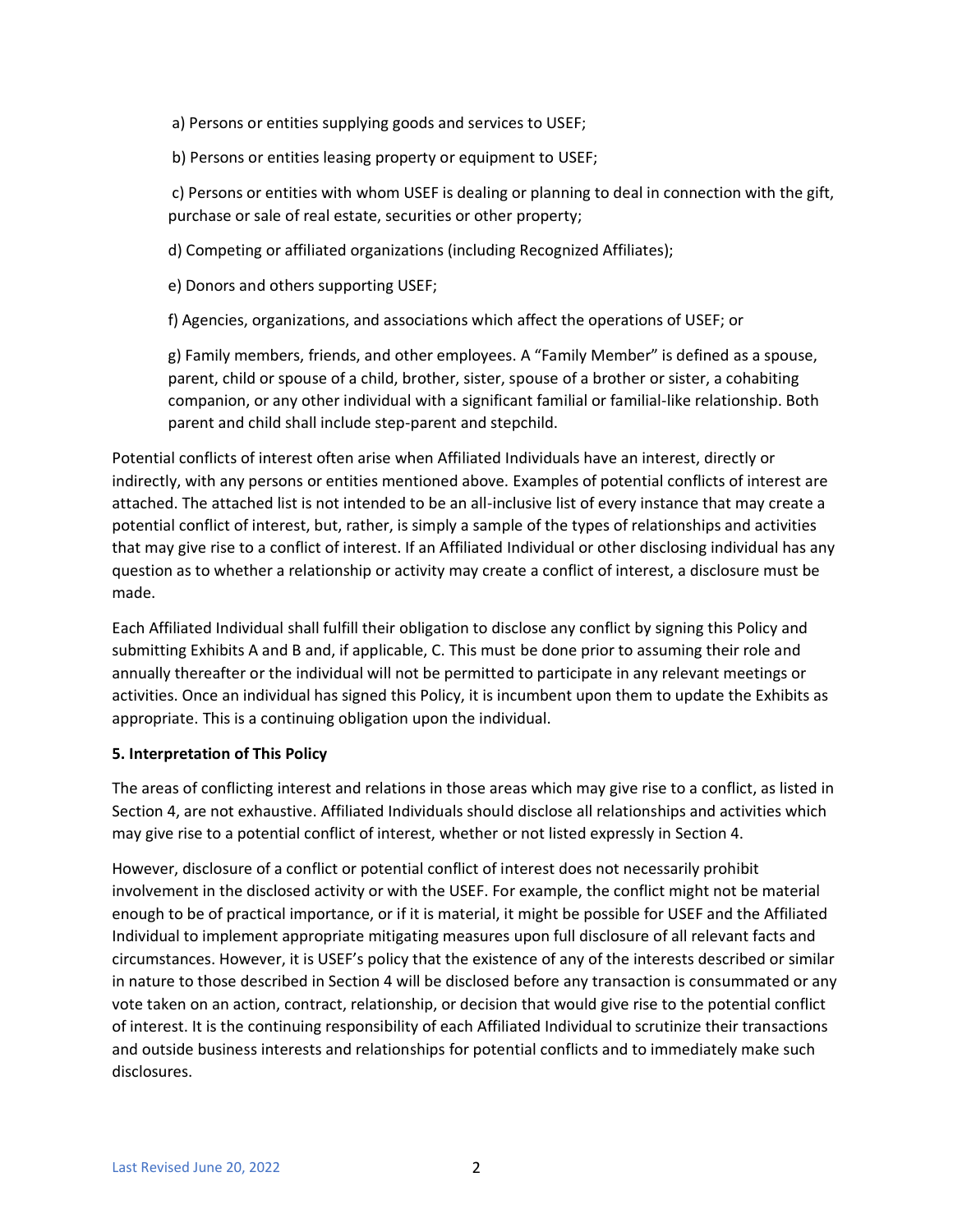### **6. Disclosure Policy and Procedure**

In addition to the mandatory self-disclosures required from each Affiliated Individual under Sections 8 and 9 of this Policy, any individual with a good faith belief that another Affiliated Individual has a conflict of interest may notify the USEF General Counsel or USEF Audit Committee of such perceived conflict pursuant to the procedures set forth below. Such notice may be provided anonymously. Furthermore, should any Affiliated Individual become aware of any undisclosed conflict of interest, or any conflict of interest not fully disclosed, such person must make full disclosure of their knowledge of the potential conflict of interest involved to the USEF General Counsel or USEF Audit Committee.

Affiliated members must disclose conflicts whenever they may arise or whenever they become aware of them, in addition to annual disclosures. If this occurs at a Board or committee meeting, such disclosure must be recorded in the minutes along with when the conflicted person left the meeting and returned, if applicable.

All conflict of interest forms submitted pursuant to this Policy will be reviewed by the Legal Department and the Audit Committee. The Audit Committee will review the disclosures and determine whether the conflicted individual is precluded from serving in any capacity or whether appropriate measures need to be implemented to ensure integrity and the appearance of integrity. Such measures, if applicable, will be communicated to the Affiliated Individual in writing with the Affiliated Individual acknowledging in writing the direction provided for managing the conflict and that the directives must be followed as a condition of service in the applicable role.

### **7. Procedures for Addressing Potential Conflicts-of-Interest**

### **a) Conflicts or perceived conflicts that arise as to a particular matter**

During an Affiliated Person's service to USEF, if a question arises as to whether a particular situation is indeed a conflict of interest, and if circumstances are such that there is not sufficient time to submit the matter to the Audit Committee, then (i) the interested committee (the committee which is impacted by the potential conflict of interest) will make the determination according to the Procedure set forth below, and (ii) the determination will be reported, in writing, to the Audit Committee for review and ratification. For questions submitted to the interested committee, a majority vote of those present (and not otherwise conflicted) will prevail. The Procedure outlined below will not apply when an employee is involved. For conflicts that arise concerning employees, the matter must be referred to the General Counsel or Audit Committee for a determination.

Except for Related Party Transactions and matters involving employees, which will be referred to the General Counsel or Audit Committee, the following procedure must be followed in these situations: 1. If personal or financial interests exist with any person or concern with whom the USEF has a business or other relationship; 2. You have a personal or financial relationship with a candidate (horse or human) for a team or individual chosen by a selection procedure; 3. A substantial appearance of a conflict of interest exists (see definition above) and the other relationship or interest could influence or be perceived to influence the objectivity of your decisions; 4. A committee determines that a conflict of interest exists; or 5. A duality of interest exists.

Disclosure of Actual or Potential Conflict. The individual with the conflict of interest or potential conflict of interest shall immediately disclose *all material facts relating to* the existence of a conflict or potential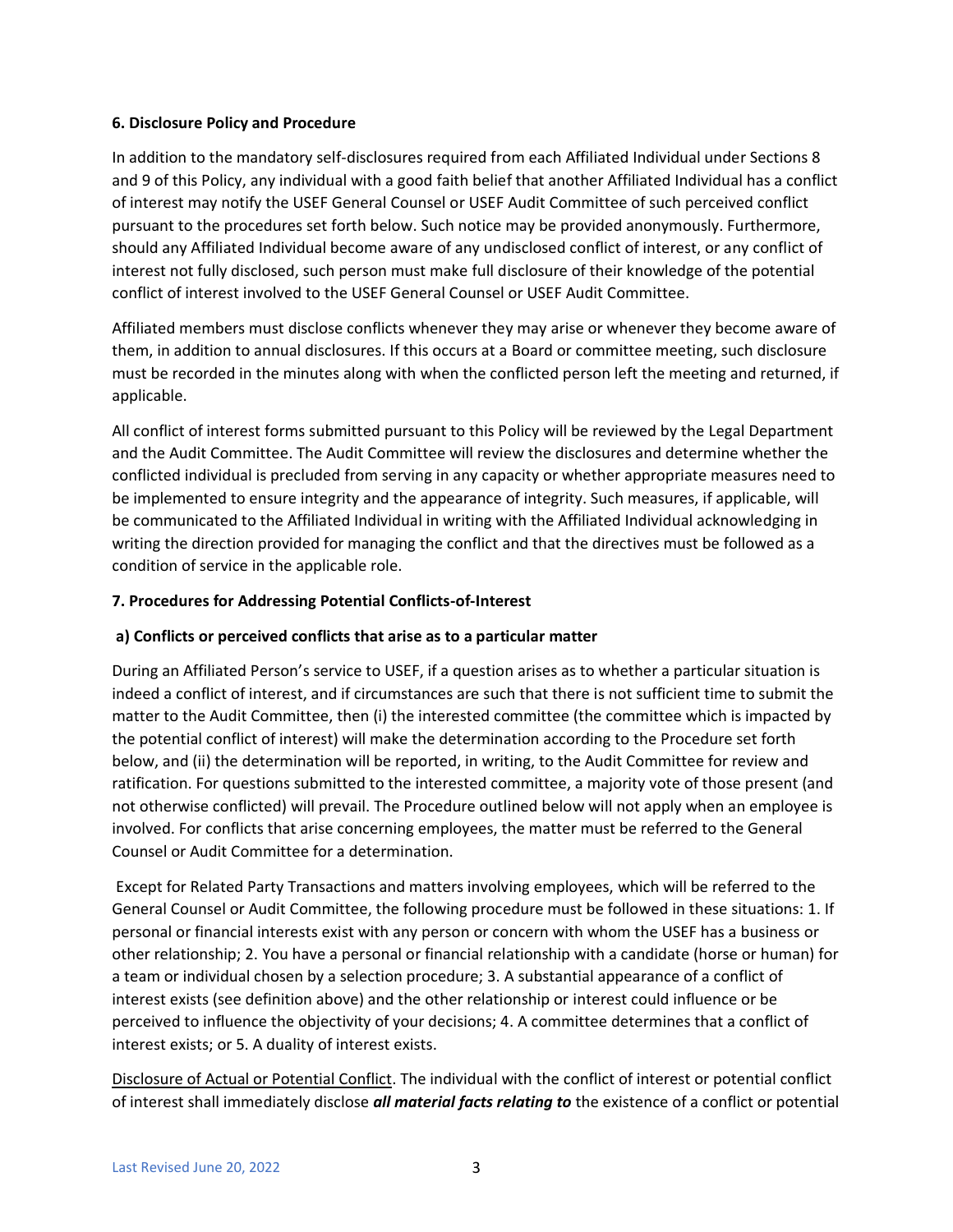conflict when the issue for which the conflict exists is brought up at the meeting. This disclosure should include the nature of the conflict and why the individual believes it may be considered to be a conflict.

Provision of Information. The individual with the actual or potential conflict should provide to the board or committee any information relevant to the subject that he might have. In the case of a potential conflict, the board or committee will determine whether a substantial appearance of a conflict of interest exists; if so, the following procedures apply:

• Leave Meeting. The individual with the *potential* conflict must then leave the meeting and not participate at all in the deliberations on the matter and any vote that might be taken. If, after the person has left the room, the deliberating body has questions that he could answer, he can be brought back into the meeting for the sole purpose of answering those questions. Once the questions have been resolved, he should vacate again until the deliberations have been completed and the vote has been taken;

• Deliberation and Vote. The remainder of the committee or board should conduct the deliberation on the matter at hand and, if appropriate, proceed to a vote.

At all times, the conflicted person does count for determination of a quorum.

### **b) Related Party Transactions**

USEF is prohibited from entering into any "Related Party Transaction" unless the transaction is determined by the USEF Board of Directors to be fair, reasonable, and in the corporation's best interest at the time of such determination. Further, any director, officer, or key employee who has an interest in a related party transaction shall disclose in good faith to the Board, or an authorized committee thereof, and/or the Audit Committee, the material facts concerning such interest. The Board may delegate the review and approval of Related Party Transactions to the Audit Committee, in which case all references to the Board in this section of the Policy shall be deemed to refer to the Audit Committee.

A "Related Party Transaction" is defined as any transaction, agreement or any other arrangement in which a director, officer, related party has a financial interest and in which the corporation or any affiliate of the corporation is a participant.

A "Related Party" is defined as: (i) any director, officer or key employee of the corporation or any affiliate of the corporation; (ii) any relative of any director, officer or Key Employee of the corporation or any affiliate of the corporation; (iii) any entity in which any individual described in clauses(i) and (ii) of this subparagraph has a thirty---five percent or greater ownership or beneficial interest or, in the case of a partnership or professional corporation, a direct or indirect ownership interest in excess of five percent; or (iv) substantial contributors to the corporation (within the current fiscal year or the past five fiscal years).

A "Key Employee" is any person who is in a position to exercise substantial influence over the affairs of the USEF.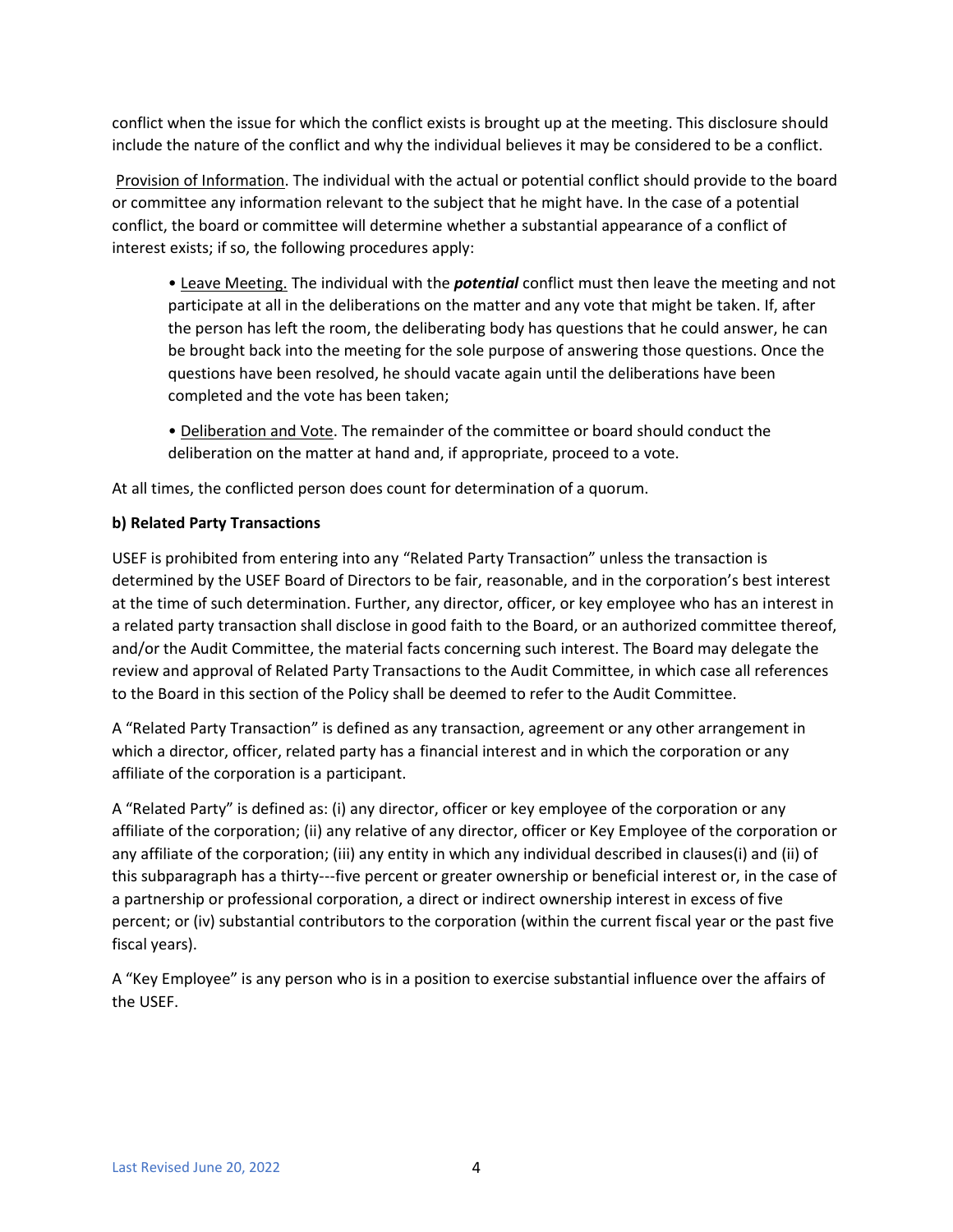Before engaging in a Related Party Transaction, the USEF Board of Directors must:

i. Consider alternative transactions to the extent available;

ii. Approve the transaction by not less than a majority vote of the directors present at the meeting; and

iii. Contemporaneously document in writing the basis for the decision, including its consideration of any alternative transactions.

## **c) With Respect to Drafting Selection Procedures and Athlete/Team Discretionary Selection**

The following more particularized disclosure requirements and procedures apply in the context of drafting selection procedures and athlete/team discretionary selection decisions in order to ensure that no Affiliated Individual participating in the process has a conflict of interest that will impact their ability to make a fair and unbiased decision in the athlete or team selection process.

Any Affiliated Individual involved in the drafting of procedures, including the athlete representative, or on a discretionary selection committee who has a potential conflict of interest must disclose it to the Audit Committee for review. The following process will be followed:

i. The Interested Person may make a presentation to the Audit Committee, which may be convened telephonically, regarding the potential conflict of interest.

ii. The interested person will then recuse themselves from any and all discussion regarding the potential conflict of interest.

iii. The Audit Committee will determine whether an actual or apparent conflict of interest exists

iv. If the Audit Committee determines that a conflict of interest is exists, it will either mandate the individual's recusal from the process or determine to what extent, if any, that individual can participate in the process. The Audit Committee may determine that the individual can still participate in the drafting of the procedures or be included in the discussions for discretionary selection of a team, but not take part in any sign-off, vote, or decision. For example, a team coach or high-performance director may provide information to the selection committee so long as such information is provided in a fair and unbiased manner and the committee member who disclosed the conflict of interest does not vote toward the final decision.

v. Under no circumstances will a person with an actual or potential conflict attempt to unduly influence other members of the committee in the selection process.

If the Affiliated Individual is recused and a vacancy on the committee exists, either in the drafting process or on the discretionary selection committee, USEF will use its best reasonable efforts to fill that vacancy. If a vacancy results in the athlete representative position, another athlete representative who meets the qualifications for that committee will be appointed and approved by a representative group of athletes.

## **d) Gifts and Entertainment Policy**

Inappropriate hospitality or gift giving between individuals can also create a conflict of interest. Gifts, cash, travel, hotel accommodations, entertainment, or favors are neither to be given nor received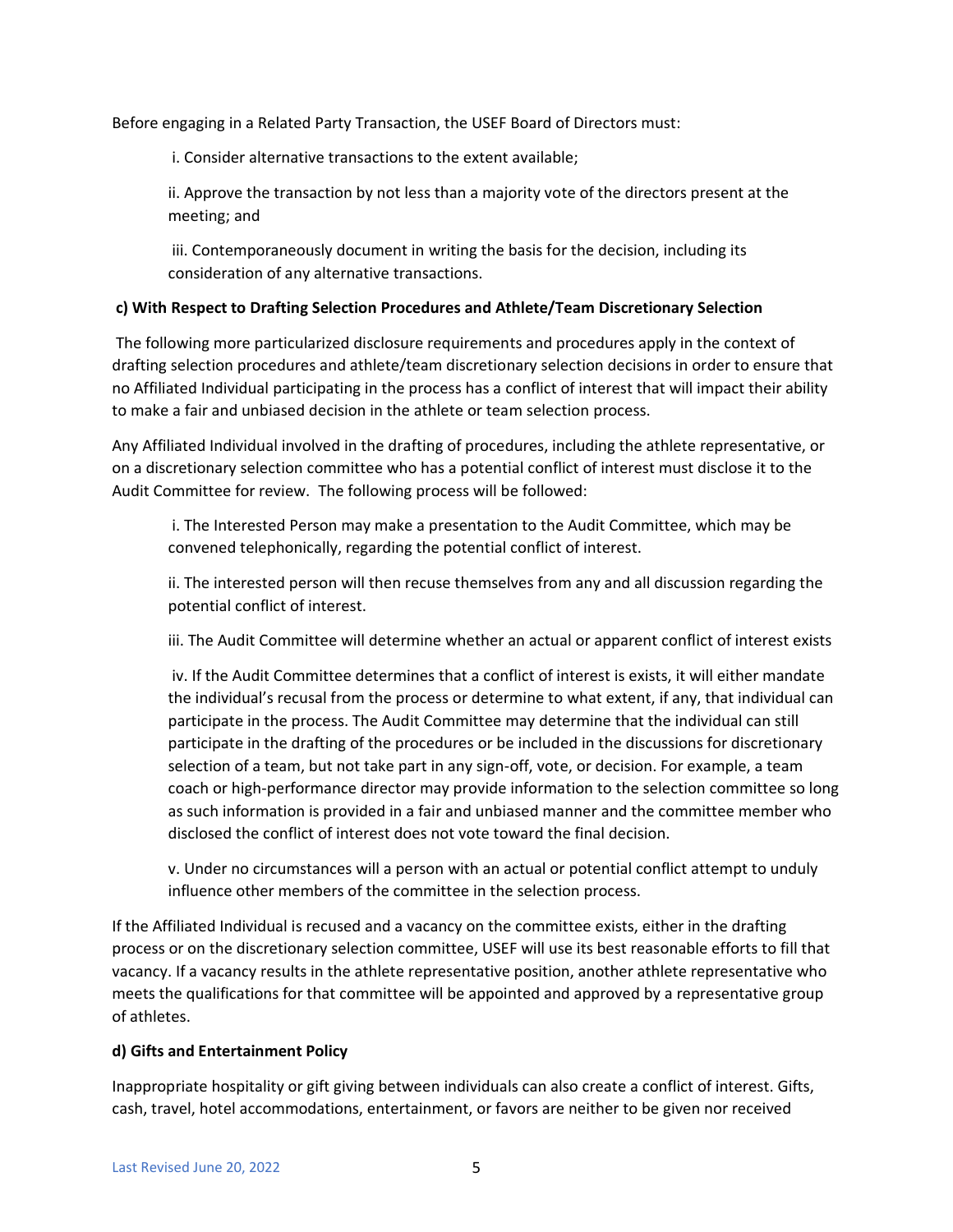except those of nominal value exchanged in the normal course of business. Favors or other assets or gifts may be accepted if they are part of open and generally accepted practices and serve to promote the best interest of USEF and would not embarrass the individual or USEF if publicly disclosed and do not compromise the objectivity and integrity of the recipient or donor.

All gifts and entertainment must be reported to the Legal Department. Disclosures must include to whom the gift or entertainment was given, the identification of the gift giver, the relationship between the gift giver/recipient and the USEF representative (including family as defined above), description of the gift or entertainment, and the value. The Legal Department will provide all disclosures to the Audit Committee on a regular basis.

# **1) Gifts Received**

Gifts or entertainment during the course of business may be accepted under the following conditions:

a) they are from a corporate partner/sponsor/supplier of products and they are a partner/sponsor/supplier-branded products (e.g., branded jackets) with a value of up to \$1,000 per year, per individual; or

b) the value of all other gifts/entertainment does not exceed \$250 per year, per individual; or

c) it is an invitation to attend a sporting event. Invitations to attend a sporting event may be accepted without limit on value; or

d) authorization is obtained from the legal department and the Chief Executive Officer.

**Example 1:** USEF employee received an invitation from a USEF sponsor to attend the U.S. Open. While this does not require approval under this Policy because it falls under condition 3 above, it must be disclosed to the Legal Department.

**Example 2:** USEF staff member receives \$1200 of merchandise from prospective sponsor. Staff member must obtain approval prior to keeping the gift because it exceeds the \$1,000 allowable amount.

**Example 3:** USEF vendor sends a \$125 gift to a USEF staff member and a different USEF vendor sends a \$250 basket of gourmet food to the same staff member, all within a 12- month period. USEF Staff member can keep the gifts but must report them to the Legal Department).

# **2) Gifts Given**

There may be times when an individual, on behalf of USEF, wishes, as a business matter, to extend to a current or potential USEF business associate (i.e., an individual or company) a gift or an invitation to attend an event (e.g., reception, meal, or theatrical event) to further or develop a business relationship. In such instances, the value of the gift may not exceed \$250.00 per person per year. Invitations to events must be reasonable and appropriate. Topics of a business nature must be discussed at the event, and the inviting USEF employee or Board member must be present.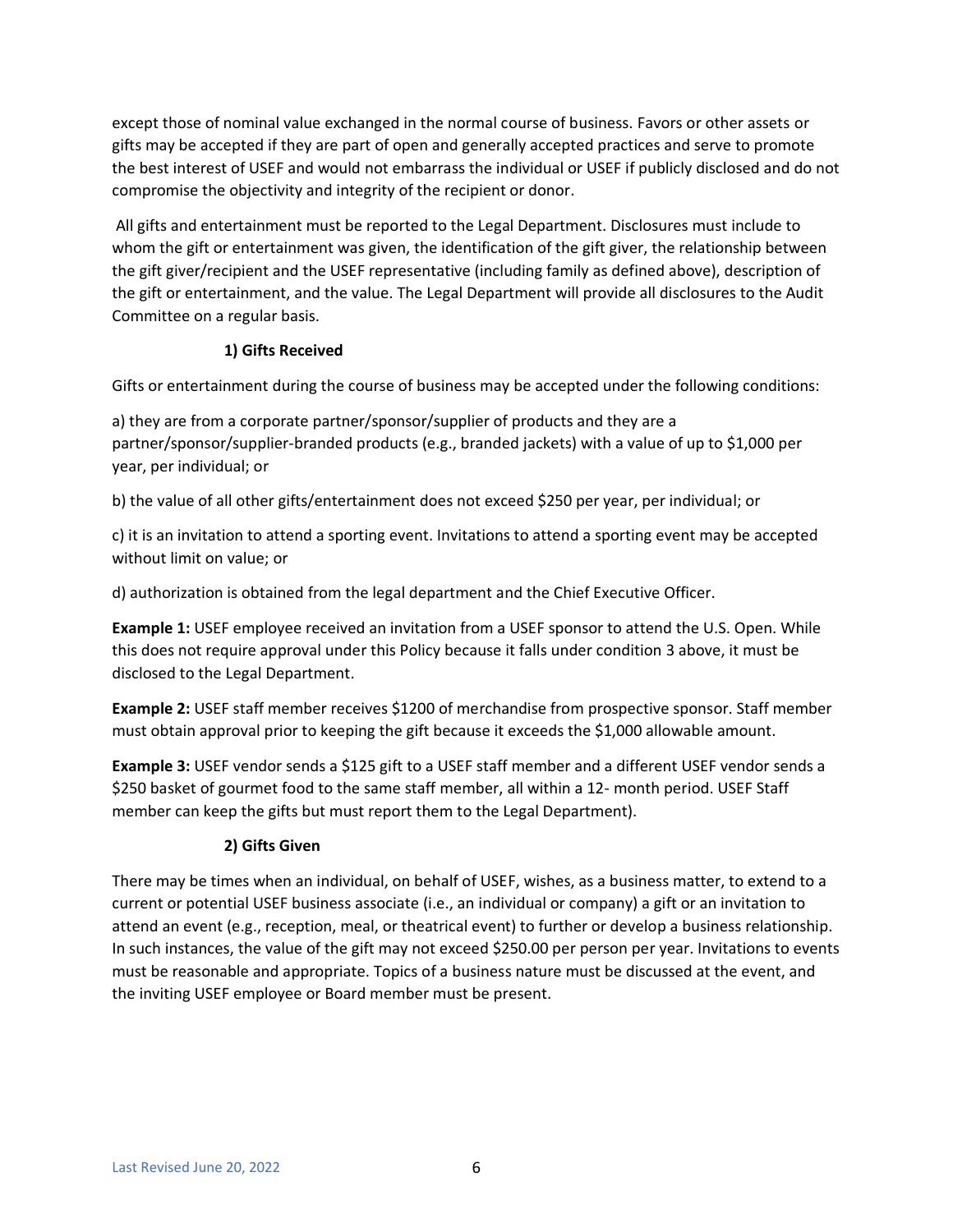### **8. Annual Disclosure Statement**s

Each Affiliated Individual will annually sign and submit to the Federation a statement, using the standardized form, affirming that they:

a) Have received a copy of the conflict of interest policy;

b) Have read and understand the policy;

c) Have agreed to comply with the policy, and

d) Understand that USEF is a charitable organization and in order to maintain its federal tax exemption it must engage primarily in activities which accomplish one or more of its tax-exempt purposes.

All conflict of interest disclosures and certification statements pursuant will be reviewed by the Legal Department. The Legal Department will consult with the Audit Committee Chair on all matters disclosed for presentation to the Audit Committee. The Audit Committee will review the disclosures, including those made by the CEO, Officers, and Board of Directors, and determine whether the conflicted individual is precluded from serving in any capacity and whether appropriate measures need to be implemented to ensure integrity and the appearance of integrity. At all times only disinterested members of the Audit Committee will participate in determining whether a conflict or potential conflict exists, and if so how it will be managed.

Any actual, perceived, or potential conflict of interest should be disclosed in the annual statement.

Any new USEF employee will submit a conflict of interest disclosure statement within 14 days of their hiring by USEF. Any other new Affiliated Individual will submit a conflict of interest disclosure statement by the earlier of 14 days after their appointment or their first day in the role that binds them to the Policy. In no event will an Affiliated Individual participate in any decisions to commit USEF to a proposed transaction or in athlete or team selection procedures prior to submission of their conflict of interest disclosure statement.

USEF will maintain copies of all Annual Statements submitted under this Section 8 in accordance with the document retention policies and procedures.

## **9. Periodic Statements/Updates**

In addition, each Affiliated Individual will update their disclosures throughout the year if applicable. USEF will maintain copies of all periodic statements or updates submitted. Anyone involved in the creation of or enforcement of selection procedures must provide written disclose any conflicts of interests, actual or potential, that they have relating to the applicable procedures or individuals affected by the procedures.

Anyone selected to a hearing panel must provide written disclose any conflicts of interests, actual or potential, that they have relating to any of the parties involved in the proceeding before them.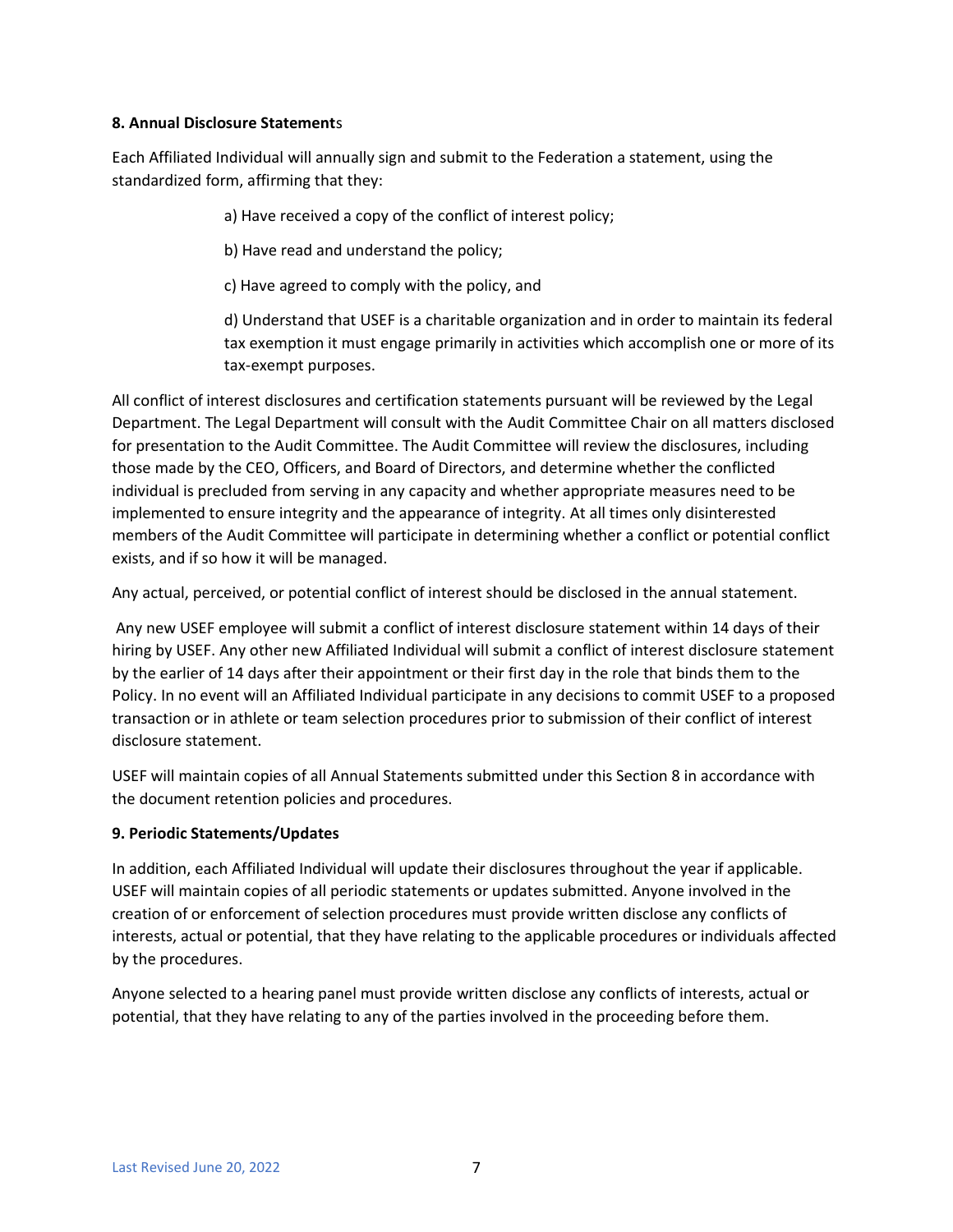### **10. Reporting Non-Compliance & Resolution**

### **a) Failure to Disclose**

If an Affiliated Person has reasonable cause to believe an individual subject to this Policy has failed to disclose an actual or potential conflict of interest, they shall notify General Counsel, generalcounsel@usef.org or the Chair of the Audit Committee, auditcommittee@usef.org. The Audit Committee will address the report in the same manner that it addresses reported Policy violations outlined in b) below.

### **b) Enforcement**

Any person who violates or condones the violation of this Policy is subject to disciplinary measures, which may include termination of membership; expulsion from the Board, council, or committee; or termination of employment or services. Allegations of violations should be reported to the General Counsel, generalcounsel@usef.org, or the Chair of the Audit Committee, auditcommittee@usef.org. The Audit Committee will review the reported violation, initiate an investigation, and recommend appropriate action in a confidential report to the Board of Directors. Only disinterested parties will be involved in conflict reviews, investigations, and resolutions.

### **11. Anti-Retaliation**

It is contrary to the values of the Federation for any Board member, officer, committee member (including council, hearing panel, task force, Ad Hoc, and working group member), employee, athlete, or member to retaliate against anyone who in good faith reports a violation of this Policy.

Retaliation against someone reporting a violation in good faith will not be tolerated and will be considered a violation under this Policy and grounds for discipline up to and including dismissal from the volunteer position or termination of their employment.

Retaliation includes any actions that threaten, harass, discriminate against, or take any negative employment or related action (e.g., discharge, demotion, suspension, negative review) for reporting a violation.

### **12. USEF Conflict of Interest Policy Lead**

Any questions concerning this Policy should be addressed to:

USEF General Counsel

generalcounsel@usef.org

(859) 225-2045

#### **13. Resources**

### **Athletes With Questions Regarding This Conflict of Interest Policy:**

The Athlete Ombuds provides cost-free, independent and confidential advice regarding athlete rights; resolving disputes or grievances; and any sport rule, policy, or process, including athlete agreements,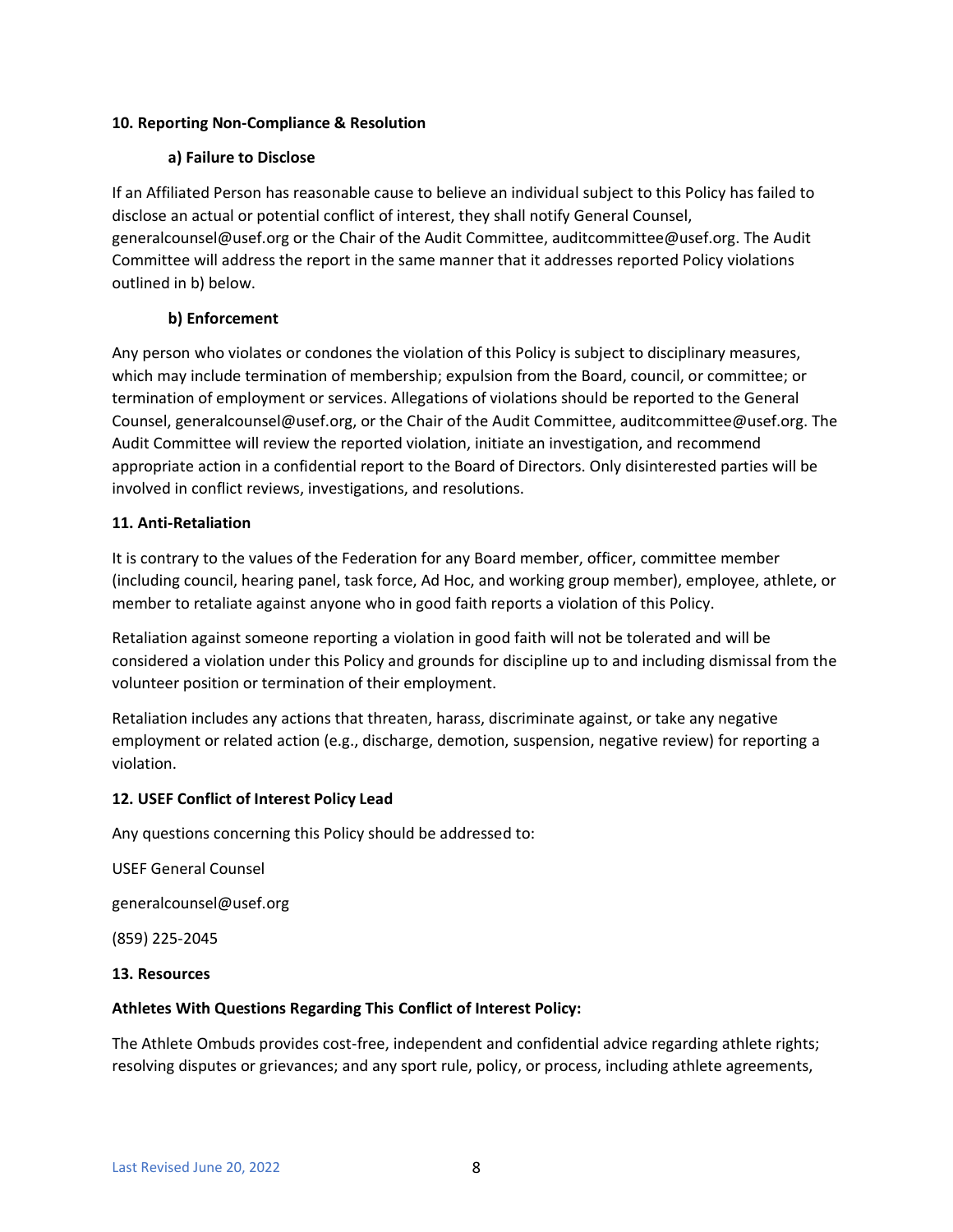codes of conduct, or team selection procedures. The Athlete Ombuds can also help athletes connect with legal counsel or mental health resources if needed.

Athletes may contact the Athlete Ombuds at:

PHONE: (719) 866-5000

EMAIL: ombudsman@usathlete.org

WEBSITE: www.usathlete.org

### **Others With Questions Regarding This Policy:**

Inquiries may be directed to the USOPC Ethics & Compliance Department through their online Integrity Portal or by calling 877-494-9935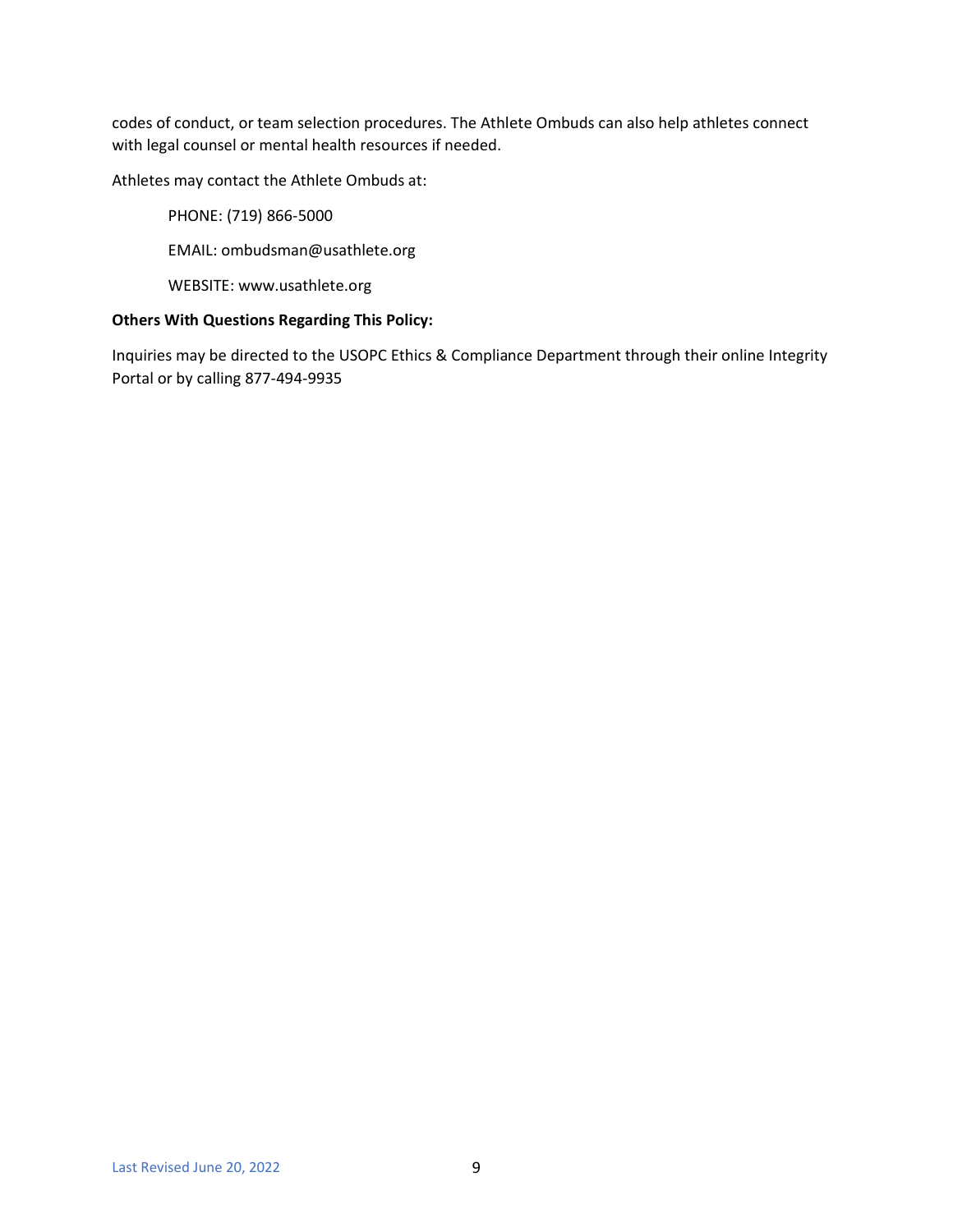### **Examples of Conflicts of Interest**

Examples of conflicts of interest that should be disclosed are listed below

i. Affiliated Individual or their Family Member owns stock or holds debt or other proprietary interests in any third party dealing or who may potentially deal with USEF.

**EXAMPLE:** A USEF board member owns an interest in a company seeking to enter into a contract with USEF to provide consulting services.

ii. Affiliated Individual or a Family Member owns a business, maintains a second job, or provides goods or services under a provider, contractor, or consulting agreement, whereby the outside business provides goods or services to USEF, the USOPC, or any other affiliated organization. E

**EXAMPLE:** USEF is contemplating entering into an agreement with a HR consulting company owned by a Recognized Affiliate's employee's husband.

iii. Affiliated Individual or a Family Member holds a position of executive, officer or director, participates in the management of, or is otherwise is employed (or formerly employed) by any third party dealing with USEF.

**EXAMPLE:** A USEF board member is the CEO of a technology company negotiating a contract with USEF to provide IT services.

iv. Affiliated Individual uses USEF's time, personnel, equipment, supplies, or goodwill for anything other than USEF-approved activities, programs, and purposes.

**EXAMPLE:** A USEF employee uses a USEF vehicle for non-USEF business purposes.

v. Affiliated Individual solicits gifts or gratuities using their USEF role or accepts personal gifts, loans, gratuities, or discounts from third parties in violation of USEF's Gift & Entertainment Policy. No personal gift or money should ever be accepted.

**EXAMPLE:** Accepting tickets to a Broadway show worth \$250 from a business seeking to obtain a contract to provide landscaping services for USEF headquarters.

vi. Affiliated Individual or a Family Member acts as an agent, representative, or consultant to a business whose interests may conflict with the interests of USEF.

**EXAMPLE:** A USEF consultant also acts as a consultant for an organization with conflicting business interests.

**EXAMPLE:** Affiliated Individual or a Family Member has a business relationship with a sponsor, supplier, licensee, or vendor of USEF (for a current list of USEF sponsors, suppliers, and licensees, go to [\[https://www.usef.org/about-us/partners\]](https://www.usef.org/about-us/partners)).

**EXAMPLE:** A USEF employee's spouse provides legal services to a USEF sponsor.

vii. Affiliated Individual awards USEF business to, or provides favorable treatment to, a business owned or controlled by a volunteer, family member, or personal friend.